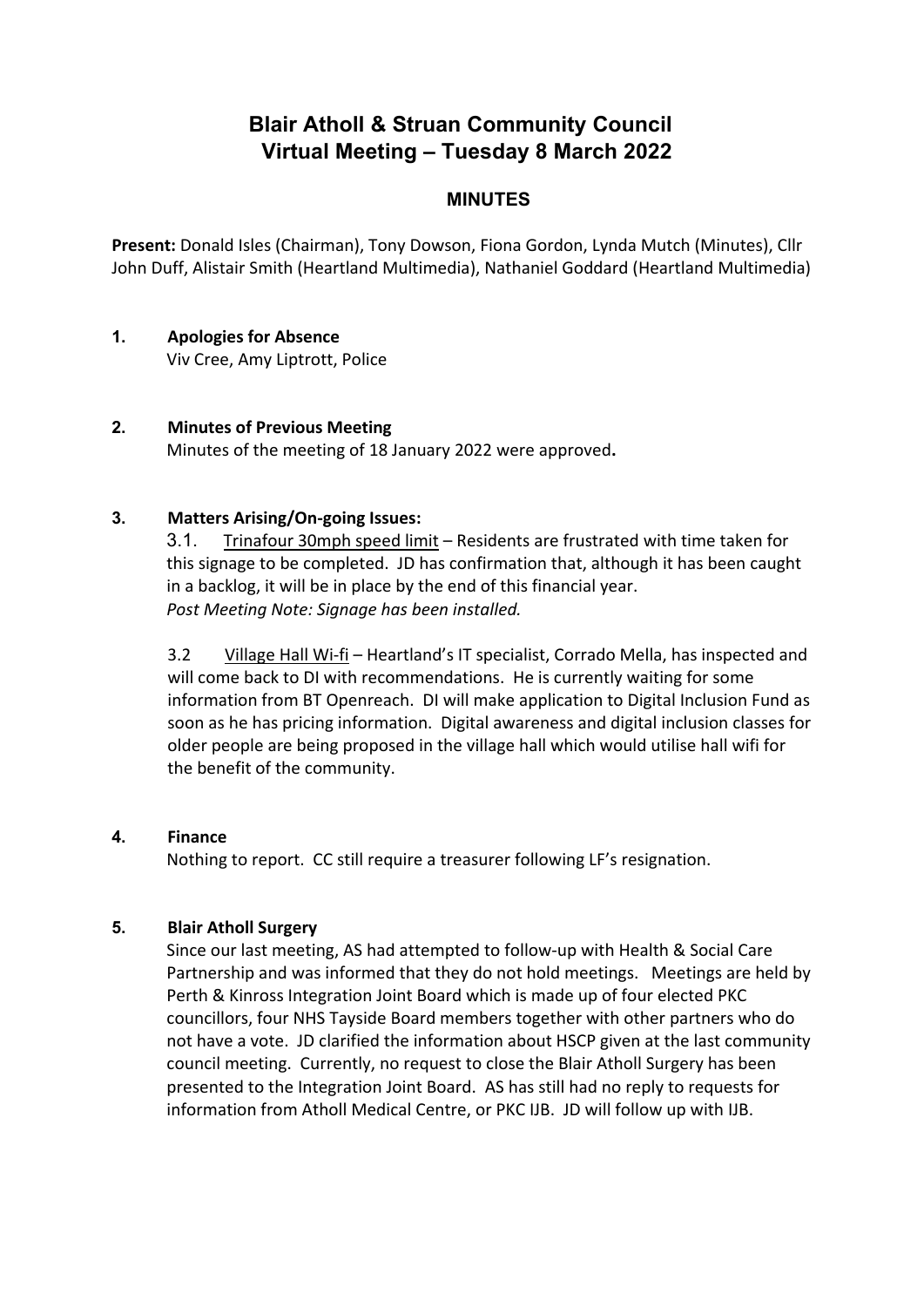At a meeting with the deputy First Minister and some members of the community council on 21 February, Mr Swinney agreed to take forward the following points on behalf of the community:

- The importance of maintaining healthcare provision in the village
- The lack of consultation re closure
- The need for a more solution-focussed approach

We are not aware of any other communities in the same situation who have managed to save their local surgeries and it was agreed that we must ensure that final decisions are not taken before further consultation.

#### **6. The Atholl Glens**

6.1. An event is being planned in the village hall on 2 April to celebrate Eve Muirhead's gold medal success at the Olympics.

6.2. TAG has developed a new tourist map to showcase the area. This is currently being circulated amongst TAG members for comment. TD will let us know when the new version has been confirmed.

#### **7. Resilience Team**

Group has been moth-balled but can be called on in the future if needed. Our community was held up as an example of good practice recently in the Scottish Parliament. Lord Lieutenant wrote thanking TD and group for work in community. HAP is looking into creating a Resilience Group for whole of Highland area, however we are already working closely with the rest of Perth & Kinross and Pitlochry in particular.

#### **8. Heartland FM**

There has been a reorganisation of the news team at Heartland, with Ramsay Beattie largely working on another project, although still reporting part-time for Heartland. Nathaniel Goddard has now taken on the wider role of both Sports and News. A student from Blair Atholl has started with Heartland on work experience and a journalist student from Pitlochry is also working for one day per week.

NG is particularly keen to hear from local sports groups for inclusion in the Saturday sports show.

As part of the celebration of Heartland FM's 30<sup>th</sup> birthday, there will be special reports and live interviews with community groups from the window of their premises in Atholl Road on 24th and 25th March. Any group interested in taking part in this should contact [stationmanager@heartland.scot](mailto:stationmanager@heartland.scot) for appointments. TD will pass information on to TAG.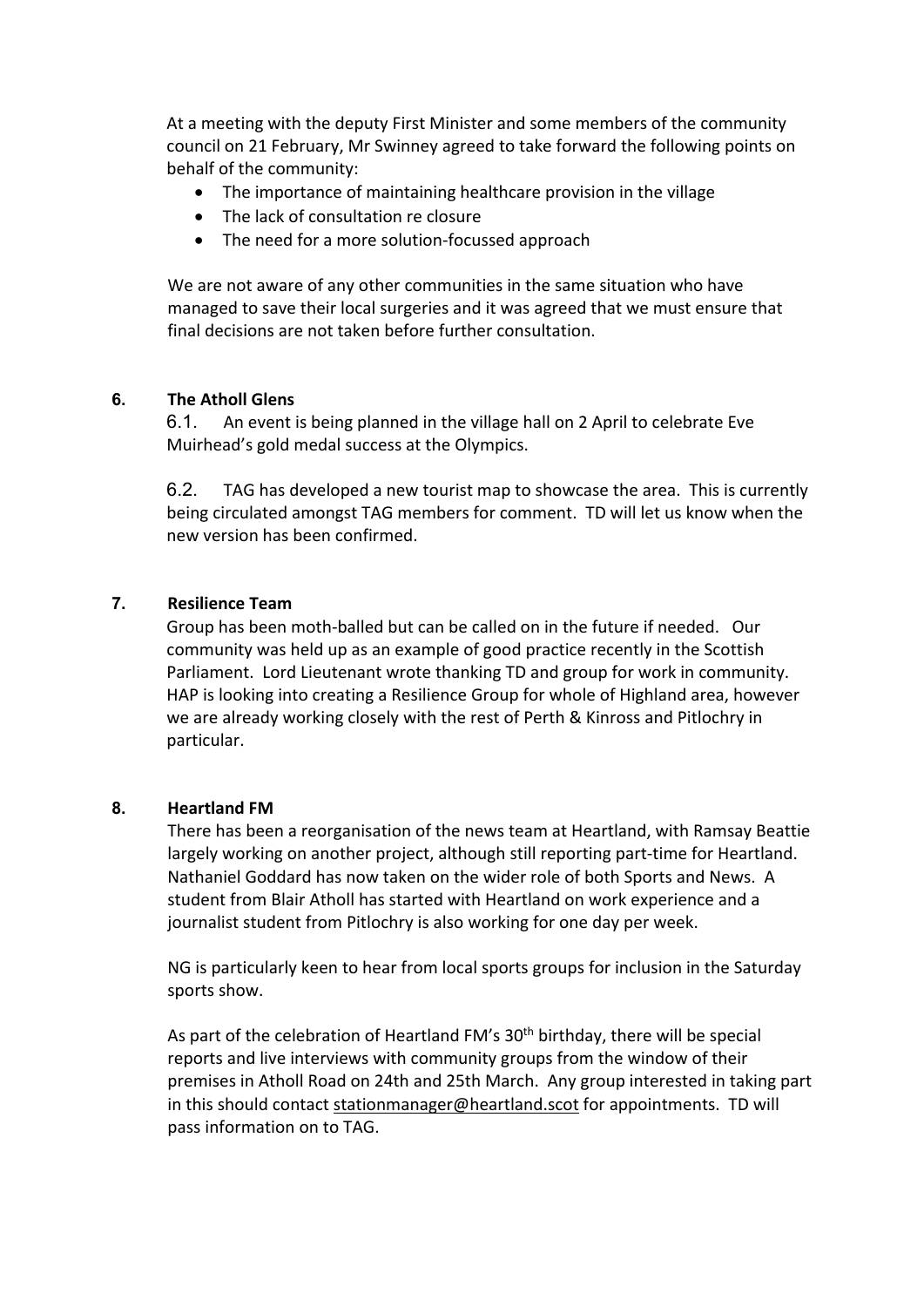## **9. Queen's 70th Jubilee June 2022**

TAG is organising an event in the park. Full details are still to be finalised. Atholl Estate will also be lighting a beacon.

## **10. Lade**

Atholl Estates now has approval from SEPA to complete the work required, however finances still have to be organised.

## **11. Etape Caledonia**

Will be held on 15 May 2022 and will revert to usual route.

## **12. CNPA**

Nothing to report.

## **13. Update Reports**

13.1. 2022 Budget – Budget has been passed without many of the cuts initially publicised. JD explained where much of the council budget will be spent and, in particular, highlighted:

- Many charities and organisations had purchased a three-year event licence and have not been able to make use of these due to Covid regulations. Legally PKC cannot reimburse the organisations but will instead discount future licences.
- Additional money has been set aside for the community investment fund in acknowledgement of the higher energy costs that local groups may face.
- Roads infrastructure a repeat of the £14 million record amount in this budget for roads, footpaths and bridges.
- Continued funding for the visitor ranger service, increasing number of rangers from seven to ten.
- Council Tax increase restricted to 2 ½ % which is one of the lower increases in Scottish Local Authorities

13.2. PKC Council meeting – tomorrow's meeting will discuss the situation in Ukraine. Most councillors have signed up to the motion to denounce the aggression being shown towards Ukraine and to agree to house a number of refugees in Perth & Kinross. Also on the agenda will be the Council's response to the National Planning Framework 4.

13.3. Council Elections – JD will be standing again, as would MW. Local resident and chair of TAG, Rhona Metcalfe is also standing as a Conservative councillor. XM will not be standing for re-election.

*Post Meeting Note: XM will be standing for re-election.*